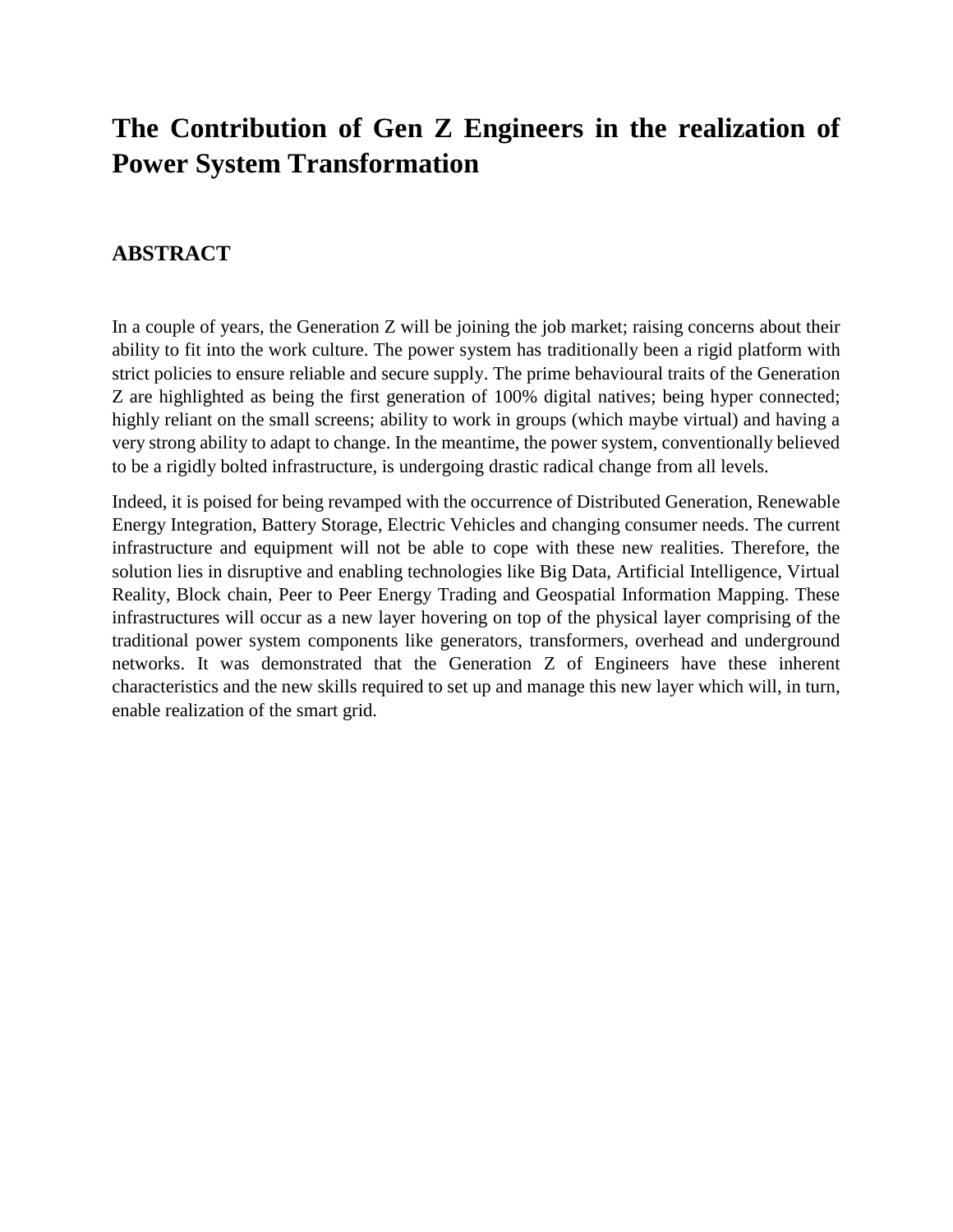# SPEAKER



#### **Dr. Ismaël Adam Essackjee**

B.Eng (Hons), MBA, PhD, PMP, FCMI, SMIEEE, ACIArb, ACMC(P), RPEM, MIET, MIEM

Ismaël is a Senior Electrical Engineer with over 15 years of working experience at the Electricity Utility Company in Mauritius where he leads his team in the construction of new transmission networks. He holds an MBA from the Management College of Southern Africa and is a certified Project Management Professional (PMP) from the Project Management Institute (USA). In 2021, he was awarded a PhD in Renewable Energy Integration by the University of Mauritius.

Ismaël is a member of several professional institutions like IEEE, IET, IEM and CIArb. He has been recognized as a Fellow of the Chartered Management Institute of UK. He has been actively delivering trainings in Engineering, Project Management and Management fields for over a decade. Besides, he is part of the Meta-Coach family and a certified trainer in the Personal Development field where he specialises in assisting people in becoming a better version of themselves and to develop their leadership skills. He is a Certified John C Maxwell Coach, Speaker and Trainer.

Email [iaessackjee@gmail.com](mailto:iaessackjee@gmail.com)

Mobile +230 52530702

Website coachismael.info